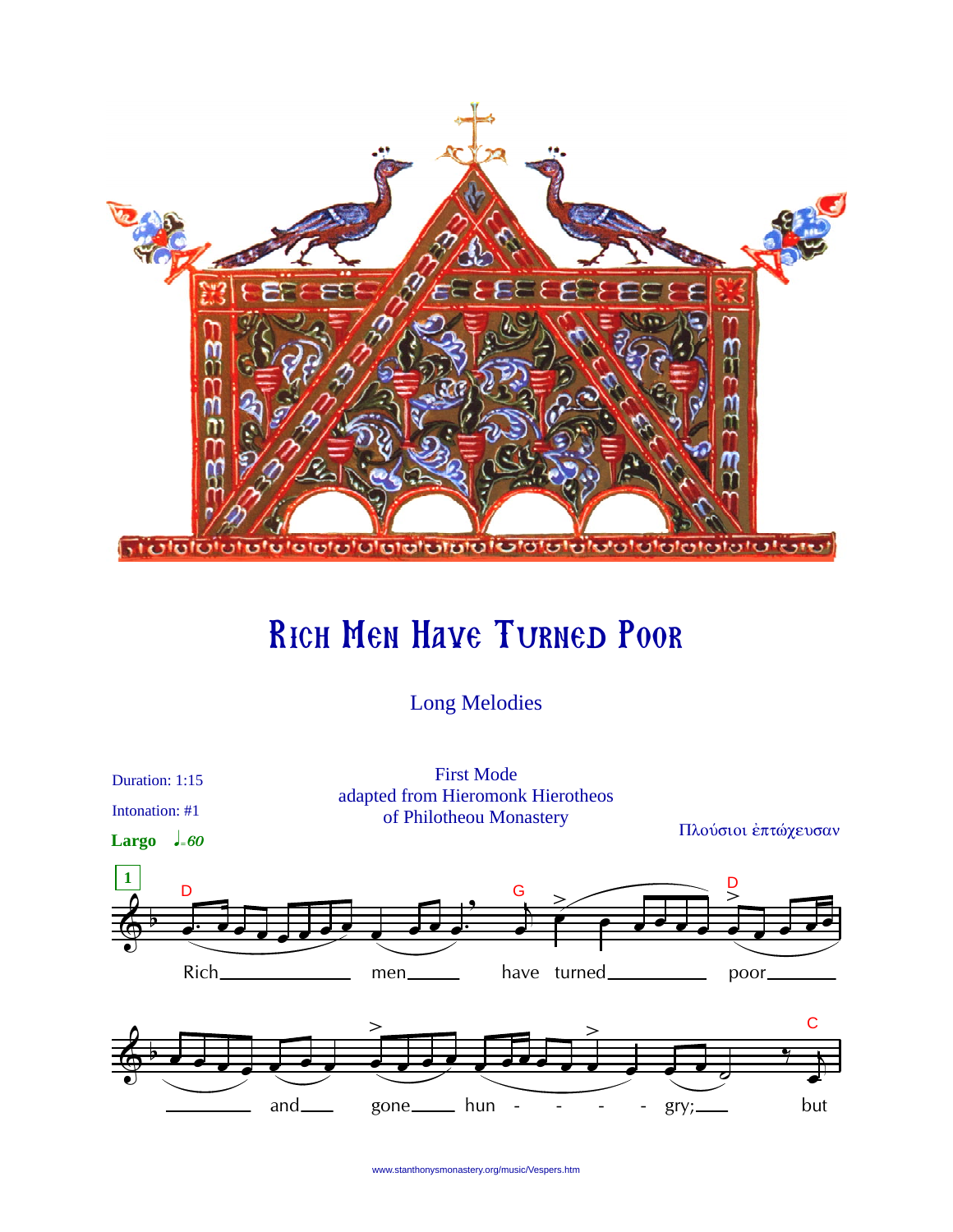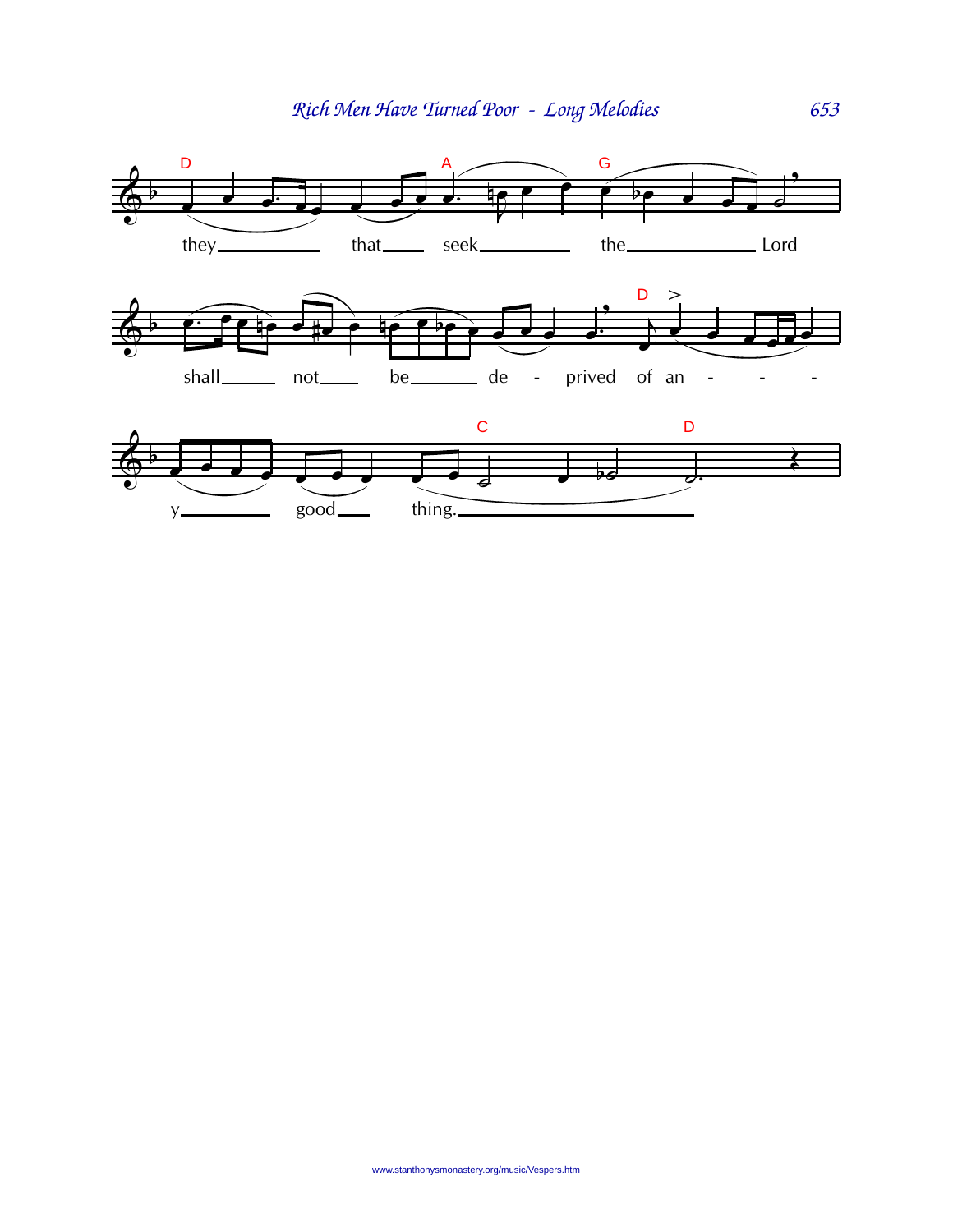## Plagal First Mode

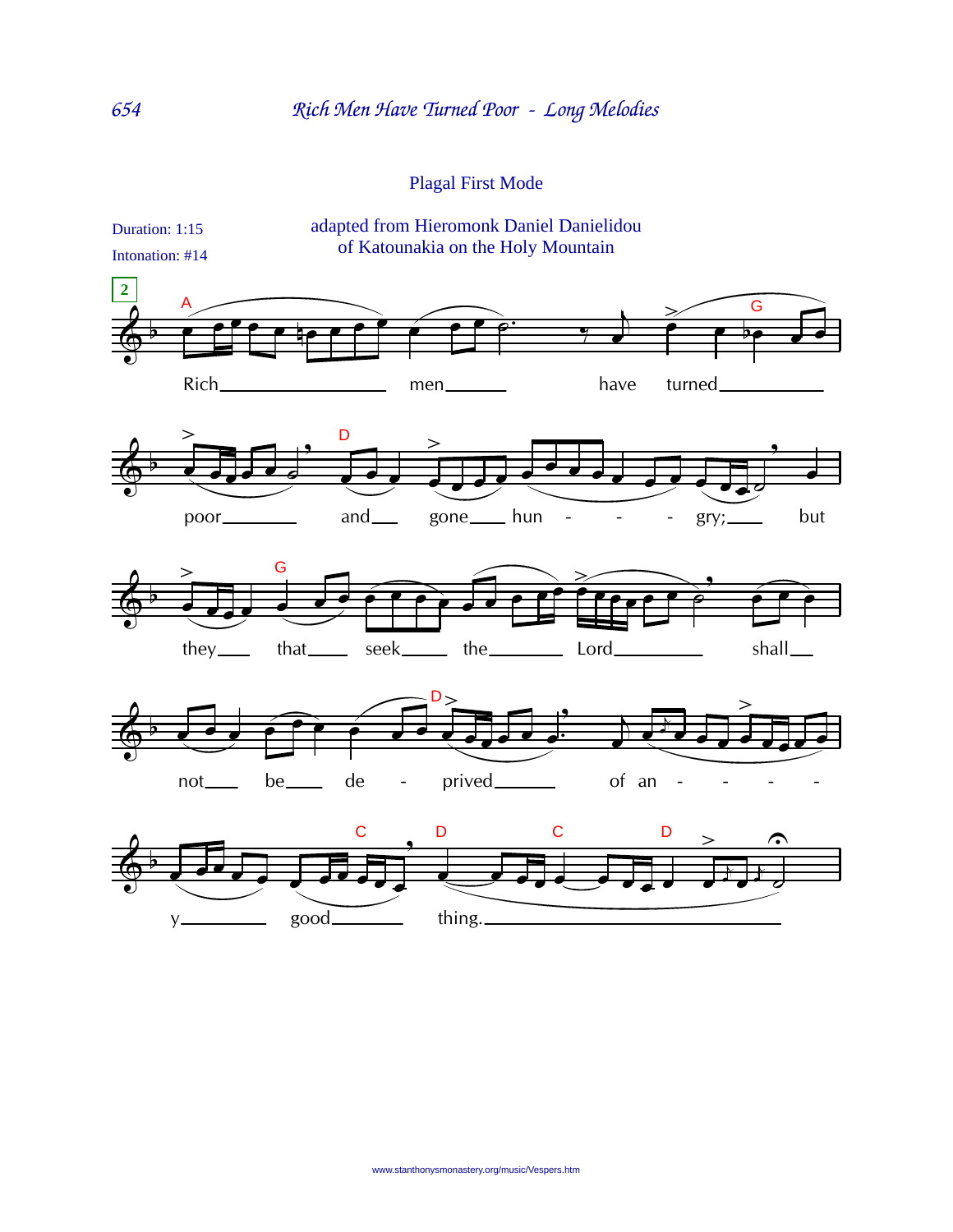## Plagal First Mode

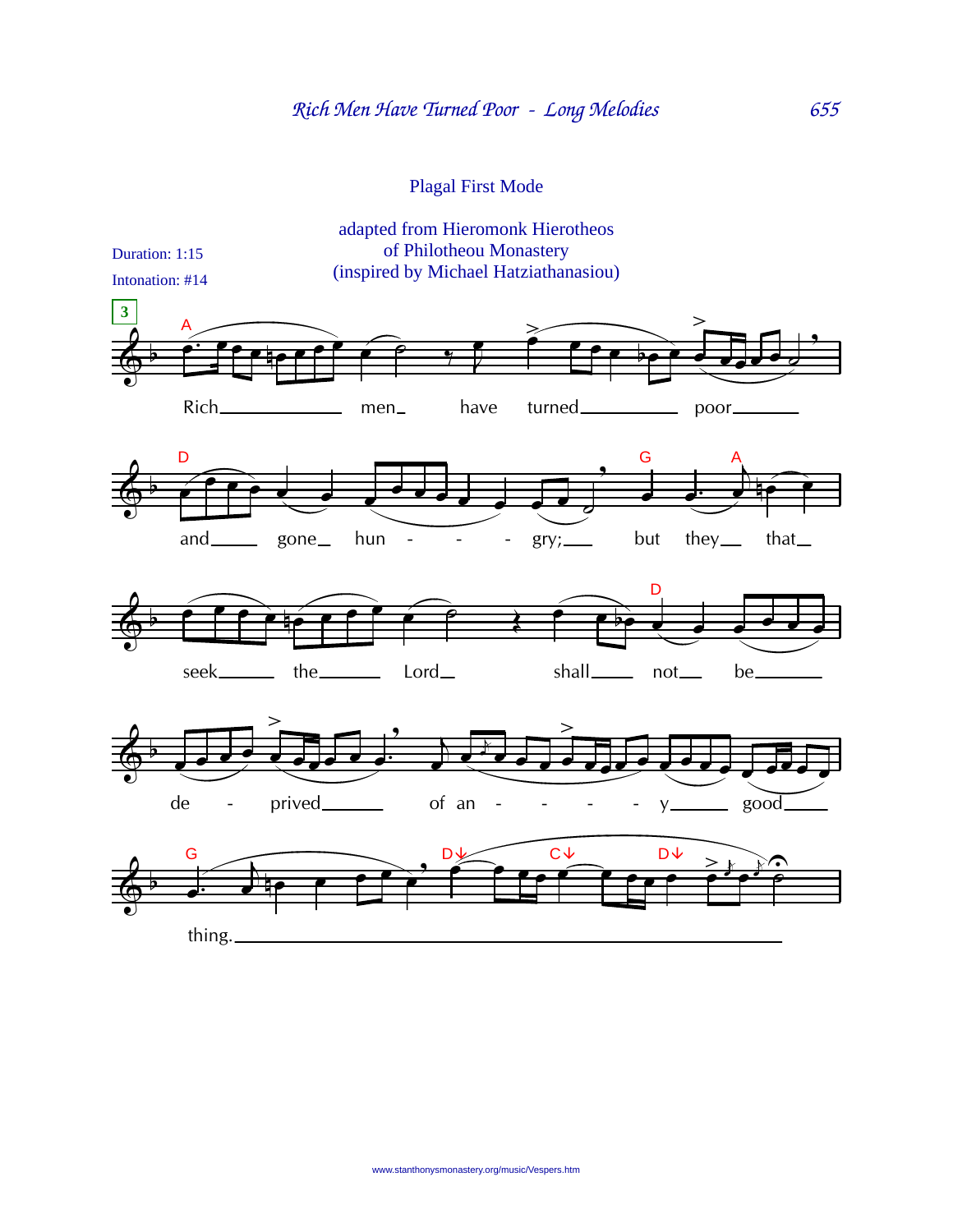#### Enharmonic Grave Mode